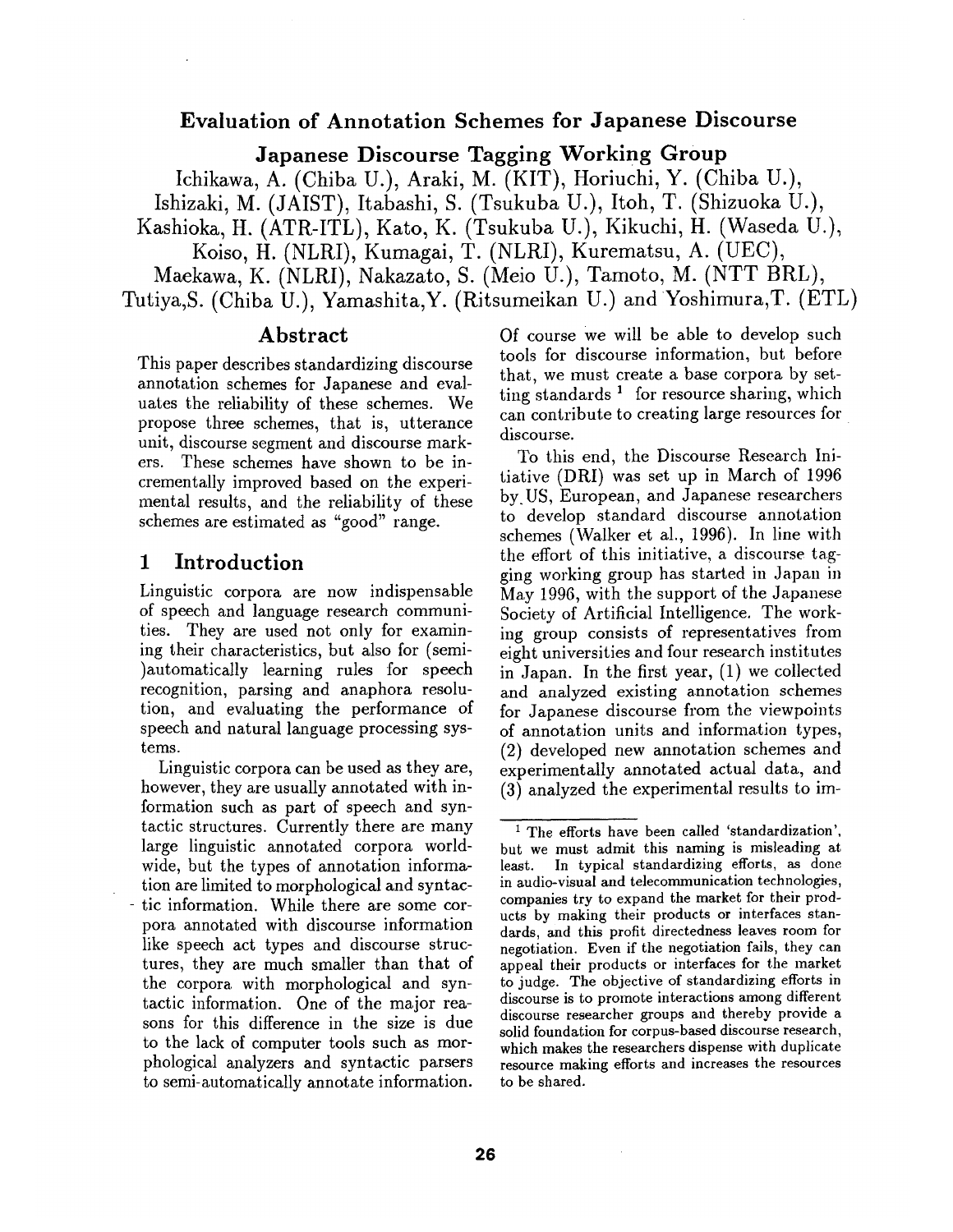prove the coding schemes. In the second year, based on the examination results obtained in the first year's experiments, we have revised new annotation schemes and conducted the second round of coding experiments to verify them.

This paper describes our project of standardizing annotation schemes for Japanese discourse. In the following, annotation schemes for utterance units, discourse structure, and discourse markers are discussed based on our coding experiments.

# **2 Utterance Unit**

### 2.1 First annotation scheme

Based on the survey of existing annotation schemes such as the schemes of several research groups in Japan (Kyoto Univ., Tsukuba Univ., Waseda Univ., ATR (Nagata, 1992)) and DRI (Allen and Core, 1996; Carletta et al., 1997a) for utterances (we call this utterance unit tags), we created the first annotation manual for illocutionary force type, mood information and exchange structures. Illocutionary force types come from speech act theory (Searle, 1969), and are one of the most popular set of describing communicative aspects of utterances. Mood information corresponds to the meaning of auxiliary verbs in Japanese, which has been hinted that there might be close relations with illocutionary act types. Exchange structures define minimal interactional units consisting of initiative, response and followup (Coulthhard, 1992; Stenstrom, 1994).

We carried out a first annotation experiments using the above three manuals, and obtained the following lessons for improving the schemes.

- The frequencies of the classifications:
	- There exist exceedingly high and low frequency classifications in the illocutionary force types and mood information. The most frequent classification is *inform* in the illocutionary force types  $(54.9\%)$ .
- The disagreement among coders:

The disagreement among coders occurred due to three factors. The first is consistent decision errors caused by different interpretations of the category names (some coders classify utterances based on their interpretations of the category names, not on the functional definitions of the categories). The second is by the ambiguity of certain words and/or expressions. The last involves incomplete utterances like omission of the end part of utterances observed in Japanese spontaneous speech.

The correlation between the information types:

Most of the classifications for illocutionary force types and mood information show high correlation. This holds for exchange structure and speech act / • mood except for *inform* category in the illocutionary force types.

## 2.2 Second annotation scheme

Based on the analysis of the experimental results, we revised the first annotation scheme by (1) unifying mood information into illocutionary force types, and (2) re-classifying some categories, i.e., further classifying high frequency categories by other information type and collapsing low frequency categories. The resultant scheme is composed of the illocutionary force types and the role of the utterances in the interaction unit.

To improve the disagreement among coders, we impose the constraint on the patterns of exchange structure (Figure 1).

In this new scheme, the tags (Figure 2) need to be an element of exchange structure except for those of dialogue management.

As in (Carletta et al., 1997a; Carletta et al., 1997b), we also created a decision tree to improve the coding reliability of this scheme. This decision tree consists of a set of questions concerning the functional character of target utterances.

## 2.3 Analysis of annotation results

In order to examine the reliability of this new scheme, we have carried out another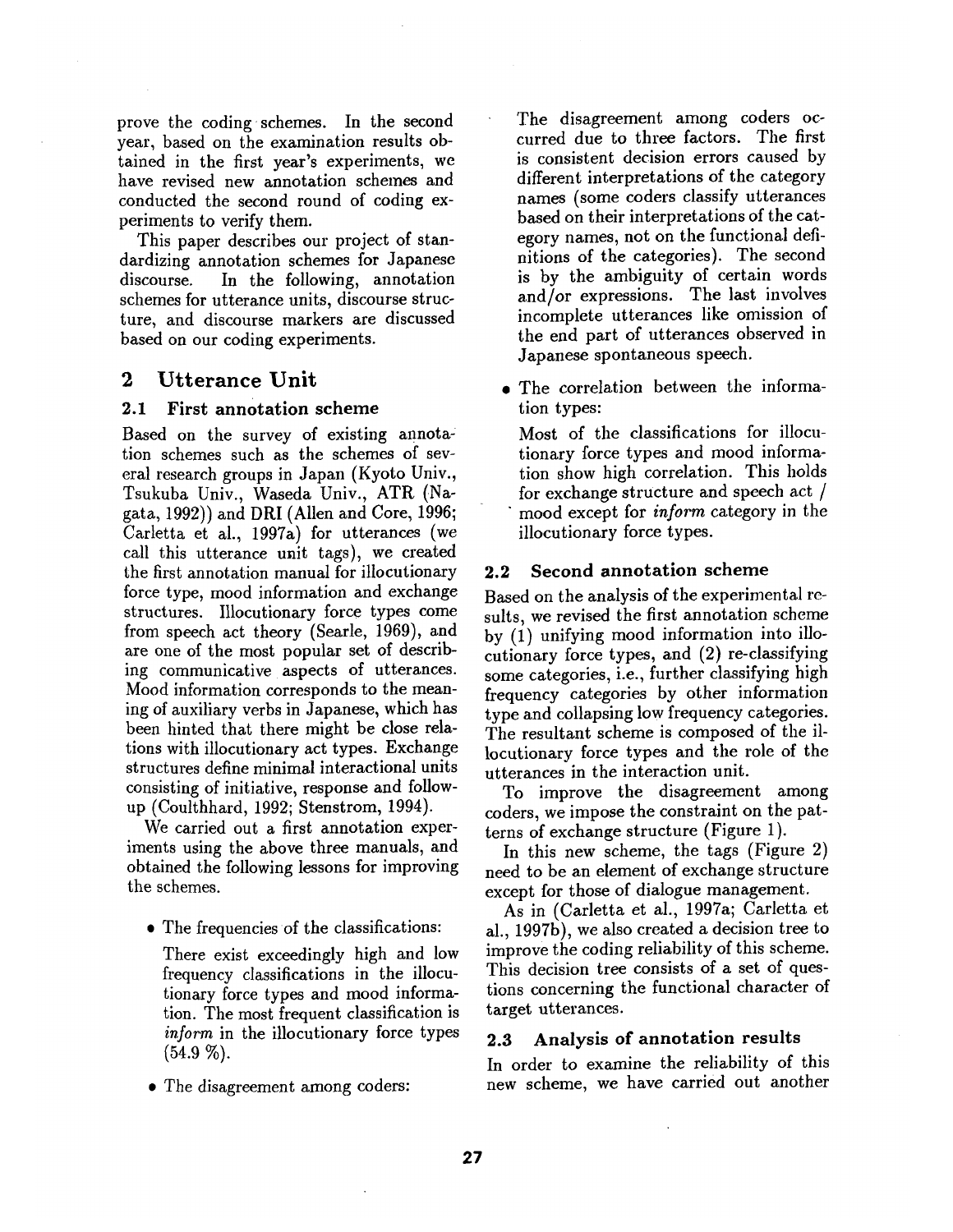| Basic pattern<br>$\langle$ exchange structure $\rangle \rightarrow$<br>$\langle$ initiate $\rangle$ (response) $(\langle$ follow up $\rangle)$ $(\langle$ follow<br>up)                  |
|------------------------------------------------------------------------------------------------------------------------------------------------------------------------------------------|
| Embedded pattern<br>$\langle$ exchange structure $\rangle \rightarrow$<br>(initiate) (embedded structure)* (response)<br>$(\langle$ follow up $\rangle)$ $(\langle$ follow up $\rangle)$ |
| $\langle$ embedded structure $\rangle \rightarrow$<br>(response/initiate) ((response))                                                                                                   |



- Dialogue management *Open, Close*
- Initiate

*Request, Suggest, Persuade, Propose, Confirm, Yes-No question, Wh-question, Promise, Demand, Inform, Other assert, Other initiate.* 

Response

*Positive, Negative, Answer, Hold, Other response.* 

- Follow up *Understand*
- Response with Initiate

The element of this category is represented as *Response Type / Initiate Type.* 

Figure 2: Tag set of the second annotation **scheme** 

tagging experiment for comparing the reliability of the first and the second scheme. We used five different types of task-oriented dialogues (Japanese Map Task, group scheduling, route direction, telephone shopping and appointment scheduling). An annotation unit is pre-defined based on (Meteer and Taylor, 1995), which roughly corresponds to one verb and related case phrases.

The experimental results show major improvements on the frequency of the categories (by avoiding the categories of high and low frequencies), and the reliability of the scheme.

• Frequency:

The average quantity of information (entropy) are 1.65 in the first scheme, and 3.50 in the new scheme. The most frequent category in the new scheme is *Understand* (15.5  $\%$ ), and other categories are evenly distributed.

• Reliability:

The agreement among the coders is quantitatively evaluated with reliability in terms of the kappa coefficient  $K$ (Siegel and Castellan, 1988; Carletta et - al., 1997b). In raw data, we cannot observe improvement, however, we found out a number of disagreements caused by consistent mistakes about the word "hai", which can be interpreted as either a positive response or a follow-up. Some coders neglected the constraints on follow-up introduced by the new manual: the constraint says that followups must come only after response class utterances. This mistake can be alleviated by making a computer tagging tool display a warning message to the coders if they do not observe the constraint. To correctly evaluate the reliability of the schemes, the above simple problem should be discounted. Table 1 shows the agreement rate after substituting the mistaken follow-ups with the responses, in which we can clearly observe improvement on the reliability of the new scheme over the that of the first.

The reliability score of the new scheme is  $K = 0.64$ . This score is in "good" range according to (Siegel and Castellan, 1988), but does not seem to be the best. One reason for this is that our experiments were done with untrained subjects, which means that there can be more room for improvements on the reliability.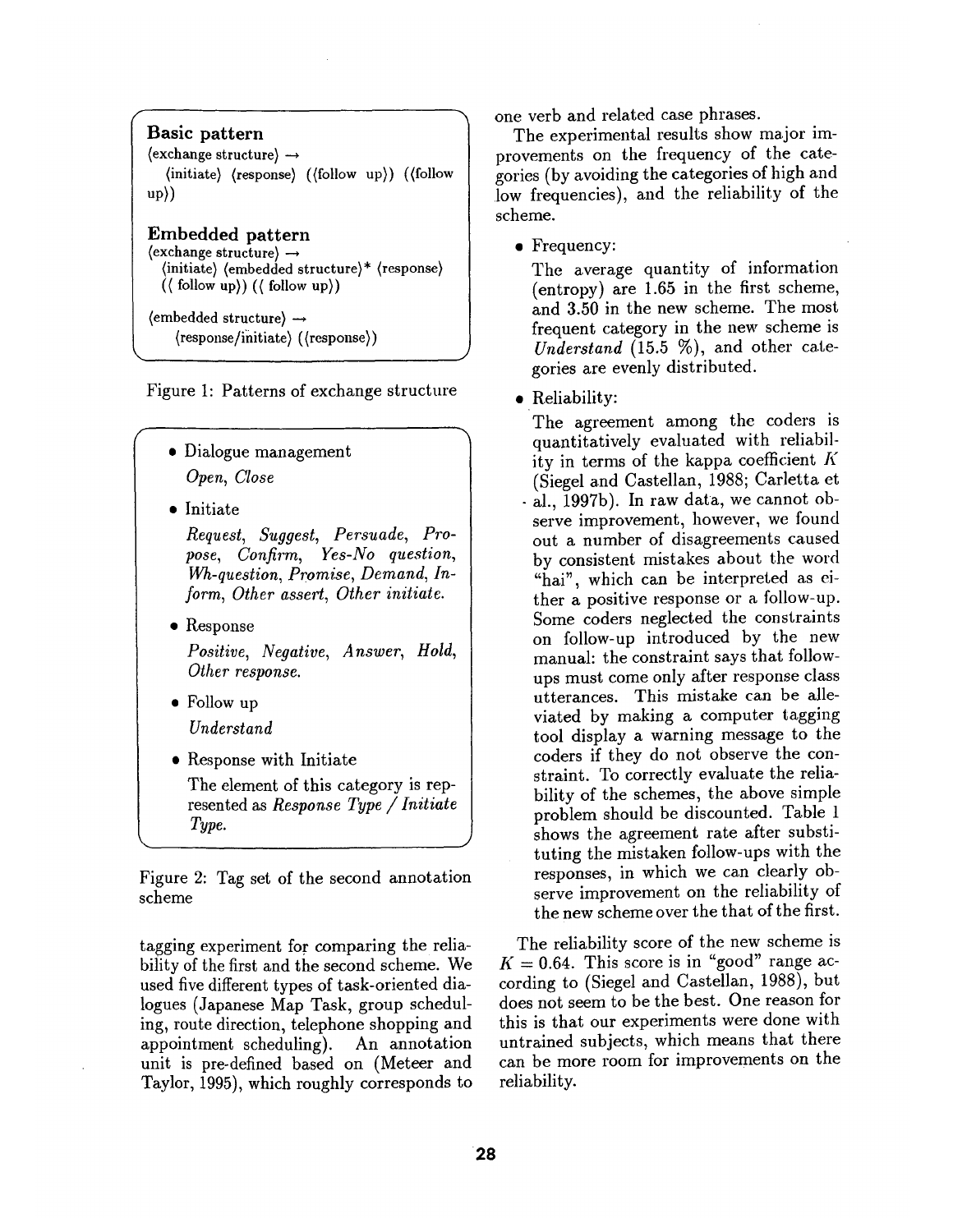|                        | scheme            |                 |          |                  |                   |                 |
|------------------------|-------------------|-----------------|----------|------------------|-------------------|-----------------|
| $\rm Data$             | first version     |                 |          | second version   |                   |                 |
|                        | agree $3$         | agree $21$      | disagree | agree $3$        | $\text{agree } 2$ | disagree        |
| Map task               | 60                | 51              |          | 4]               | $\overline{54}$   | 18              |
| group scheduling       | $\overline{38}$   | 8               |          | $\overline{30}$  | 2                 | 4               |
| route direction        | $\overline{35}$   | 8               |          | 31               |                   | 9               |
| telephone shopping     | 86                | $\overline{24}$ |          | $\overline{87}$  | 20                |                 |
| appointment scheduling | 26                | $\overline{28}$ | 6        | $\overline{29}$  | 21                |                 |
| $\rm Total$            | 245               | I 19            |          | $\overline{218}$ | $\overline{113}$  | $\overline{46}$ |
| Number of utterance    | $\overline{375}$  |                 |          |                  | $\overline{377}$  |                 |
| - (A                   | $\overline{0.76}$ |                 |          |                  | 0.68              |                 |
| E<br>p,                | 0.44              |                 |          |                  | 0.12              |                 |
| κ                      | $\overline{0.57}$ |                 |          |                  | 0.64              |                 |

Table 1: Evaluation of utterance unit tagging

### 3 Discourse Structure

### **3.1 First annotation scheme**

Grosz and Sidner proposed a model of discourse structure, in which discourse structure is composed of the linguistic structure, the intentional structure, and the attentional state (Grosz and Sidner, 1986). We built the first annotation scheme of discourse structure in dialogue based on this model. The written instruction of the scheme describes as follows.

- Utterances both at the start and the end of segments are marked.
- Discourse segments may be nested. That is, a discourse segment can contain some smaller segments.
- Coders are allowed to decide the size of discourse segments.

In the first coding experiments, disagreements among the coders are incurred by three types of difficulties in segmenting dialogue.

• Identification of the end of discourse segments:

This case often occurs due to the utterances which can be interpreted as responding to the preceding utterance

while can be interpreted as initiating a new (but often related) topic, and the utterances followed by long series of responses, which are difficult to judge to be as initiating or responding.

• Disagreements of the nesting level of discourse segments:

There are cases where coders can judge the relationship between adjacent discourse segments differently such as coordination and subordination. This results in different discourse structures, although the coders identically recognized the start and the end of the segment at the top level.

• Annotation units:

Coders are allowed to change annotation units if necessary. Hence, for example, if some coder combine utterances in the given transcription, she might delete boundaries for segmenting discourse.

#### **3.2 Second annotation scheme**

We renewed the annotation scheme based on the analysis of disagreements in the first coding experiments.

In the second annotation scheme, the coders identify topic breaks between utterances based on the exchange structure,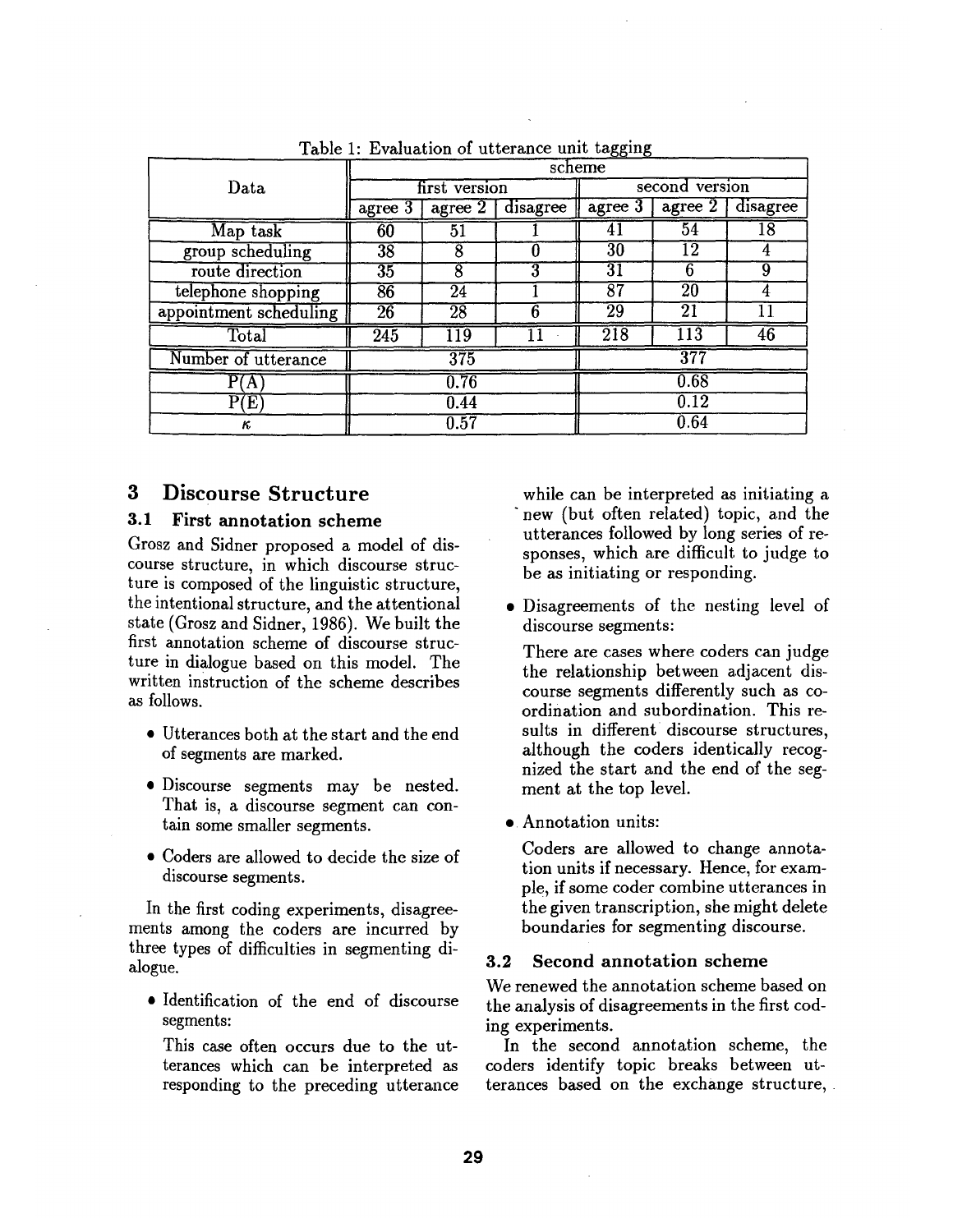| 32 A: 'Chikatetsu wa doko made noreba<br><i>iidesu ka?</i> [I]<br>(What station should I take the<br>subway to?)                                         |
|----------------------------------------------------------------------------------------------------------------------------------------------------------|
| 33 B: 'Hommachi eki kara Chuou eki<br>made nori masu.' [R]<br>(From Hommachi station to Chuou<br>station.)                                               |
| 34 A: ' $Hai$ ' [F]<br>(Yes.)                                                                                                                            |
| 35 B: 'Ikura kakari masu ka?'  I <br>(How much does it cost?)                                                                                            |
| 36 A: 'Kuukou kara desu ka?' [R&I]<br>(From the airport?)                                                                                                |
| 37 B: 'Chikatetsu no hou dake wa?'<br>$[R\&I]$<br>(How much only concerning the<br>subway?)                                                              |
| 38 A: 'Hommachi eki kara Chuou eki<br>made 210 en desu.' [R]<br>$(210 \,\text{yen} \text{ from} \text{ Hommachi} \text{ station to})$<br>Chuou station.) |
| 38 B: 'Hai.' [F]<br>(Yes.)                                                                                                                               |

Figure 3: Exchanges in a Japanese dialogue.

which is explained in section 2. The topic break always starts a discourse segment. This modification can avoid the problem of identifying the segment ends. This scheme uses an exchange as a building block of discourse segments. Topic boundaries are marked before the Initiate and the Responsewith-Initiate utterances, which start a new discourse segment. The Response and Follow-up utterances do not start a discourse segment. Figure 3 shows exchange structures with the utterance unit tags in a Japanese dialogue. In this Figure, [I],  $[R], [R\&I], [F]$  denotes Initiate, Response, Response-with-Initiate, and Follow-up utterance, respectively. The topic boundaries are inserted before the utterances 32, 35, 36, and 37, in this example.

The second scheme is not concerned with the nesting structure of the discourse segments. This identification of topic breaks results in a flat structure of the discourse segments. Instead, each topic break is annotated in terms of two level *topic-breakindex(TBI),* which indicates dissimilarity of the topics. The boundaries of the discourse segment with  $TBI=1$  and  $=2$  indicate a weak and a strong break of topic, respectively.

The tagging procedure of the second scheme is

- 1. recognizing exchange structures,
- 2. making tags immediately before all initiating utterances, and
- 3. assigning the strength of topic break for the tags.

#### **3.3 Analysis of annotation results**

We carried out tagging experiments for dialogues of two tasks, scheduling and route direction, based on two versions of annotation schemes. The agreement of tags between the coders is quantitatively evaluated with K.

Table 2 summarizes the average scores of reliability for paired comparisons among all coders. The number of coders is 4 and 5 for the route direction and the scheduling of the first experiments, respectively, and 10 for the second experiments. Table 2(a) shows reliability of existence of boundaries between all discourse segments ignoring the nesting structure and the strength of topic break. Table 2(b) shows reliability of structure of the discourse structure. The latter comparison considers the nesting level for the first annotation scheme and the TBI for the second annotation scheme. The second annotation scheme are confirmed to improve the reliability, especially for the segment structure. It successfully restricts the coder to mark start of the discourse segments using an exchange as a building block of the discourse segments. In the first experiment, reliability of segment structure was incurred by the difference of nesting structure the depth of which the coder determined. Replacing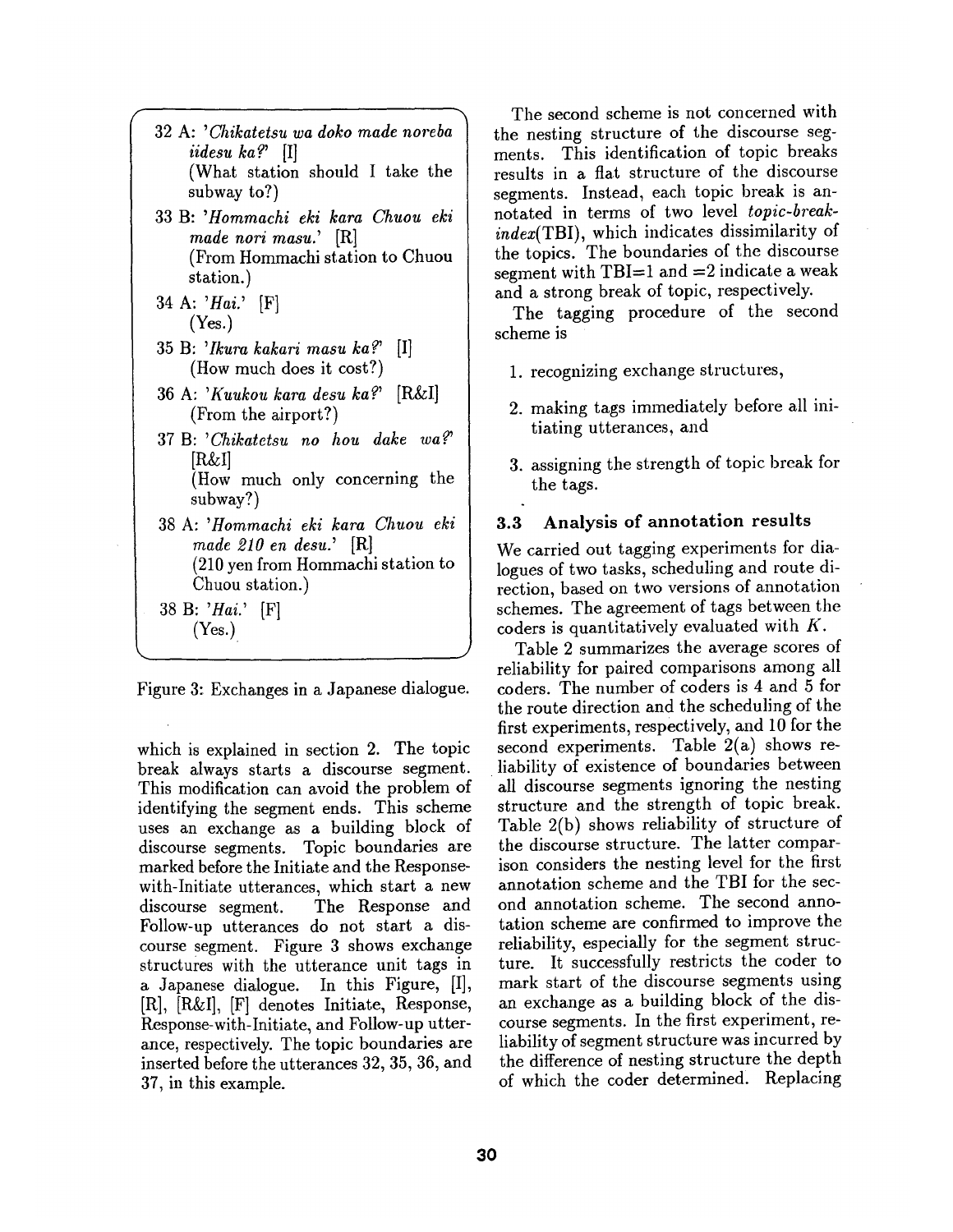Table 2: Reliability of Annotation of Discourse Structure (a) for existence of boundaries

| ິ<br>TOT CAISTERIC OF DOUTLOCETICS |                    |       |  |  |  |
|------------------------------------|--------------------|-------|--|--|--|
|                                    | annotation scheme  |       |  |  |  |
| task                               | 1st                | 2nd   |  |  |  |
| route direction                    | 0.508              | 0.732 |  |  |  |
| scheduling                         | 0.756              | 0.570 |  |  |  |
| average                            | $\overline{0.632}$ | 0.653 |  |  |  |

(b) for segment structure

|                 | annotation scheme |       |  |
|-----------------|-------------------|-------|--|
| task            | 2nd<br>1st        |       |  |
| route direction | 0.412             | 0.600 |  |
| scheduling      | 0.478             | 0.529 |  |
| average         | $0.445\,$         | 0.564 |  |

the nesting by the TBI's for describing structure of the segments also improved coding reliability.

## **4** Discourse Markers

In English, some discourse markers have shown to be a cue to predict the boundary of discourse segments. In Japanese, discourse markers are expressed with the same vocabulary with aiduti (acknowledgment) and fillers.

Unlike English discourse markers,

Japanese discourse markers are not lexical. Japanese words as "etto', "ano" and "ja" have no meaning themselves. However, there are abundant in Japanese discourse. Kawamori compared English discouse markders with Japanese. In Japanese coupus, half of the turns are started with these words, while English corpus shows that about 25 % of the turns start with corresponding expression(Kawamori et al., 1998).

The correlation between Japanese discourse markers and the boundary of discourse segments has not shown, which can be used to improve the identification of the discourse boundaries. In this section, the expressions which can be used for discourse markers, aiduti and fillers are enumerated based on the data survey, and the correlation

Table 3: Aiduti expressions selected by the co ders

|            | 4 coders | $3$ coders | 2 coders | coder |
|------------|----------|------------|----------|-------|
| hai        | 16       | 26         | 38       | 49    |
| soudesuka  |          |            |          |       |
| asoudesuka |          |            |          |       |
| e          |          |            |          |       |
| nai        |          |            |          |       |
| ha         |          |            |          |       |
| 'Total     |          | 30         | 56       |       |

Table 4: Discourse marker expressions selected by the coders

|                | 4 coders | $3$ coders | 2 coders | $1$ coder |
|----------------|----------|------------|----------|-----------|
| е              | 10       | 26         | 17       |           |
| ano            | 2        |            |          |           |
| $\bf{d}\bf{e}$ |          |            | 5        |           |
| dewa           |          |            | 2        | 2         |
| $\bf a$        |          | 19         |          | 15        |
| eto            |          | 19         | 9        | 10        |
|                |          | 6          | 3        |           |
| ja<br>aja      |          |            |          |           |
| ıya.           |          |            |          |           |
| Total          |          | ο.,        | RГ       | 108       |

between discourse markers and the discourse boundaries in Japanese is shown.

#### 4.1 Surface expressions of discourse markers

Discourse markers and speech related phenomena are defined as utterances that function as a lubricant rather than contributing to achieving some task-related goals in conversations. In the first coding experiments, coders are instructed to annotate 'aiduti' (acknowledgments) and discourse markers based on their functional descriptions. Here filler was tentatively included in discourse markers.

Table 3 and Table 4 show words which were selected by 4 coders and their agreements of the selection.

The results show that surface forms can be used to distinguish between discourse markers and aiduti (and fillers), and the variety of the forms is rather limited. Based on the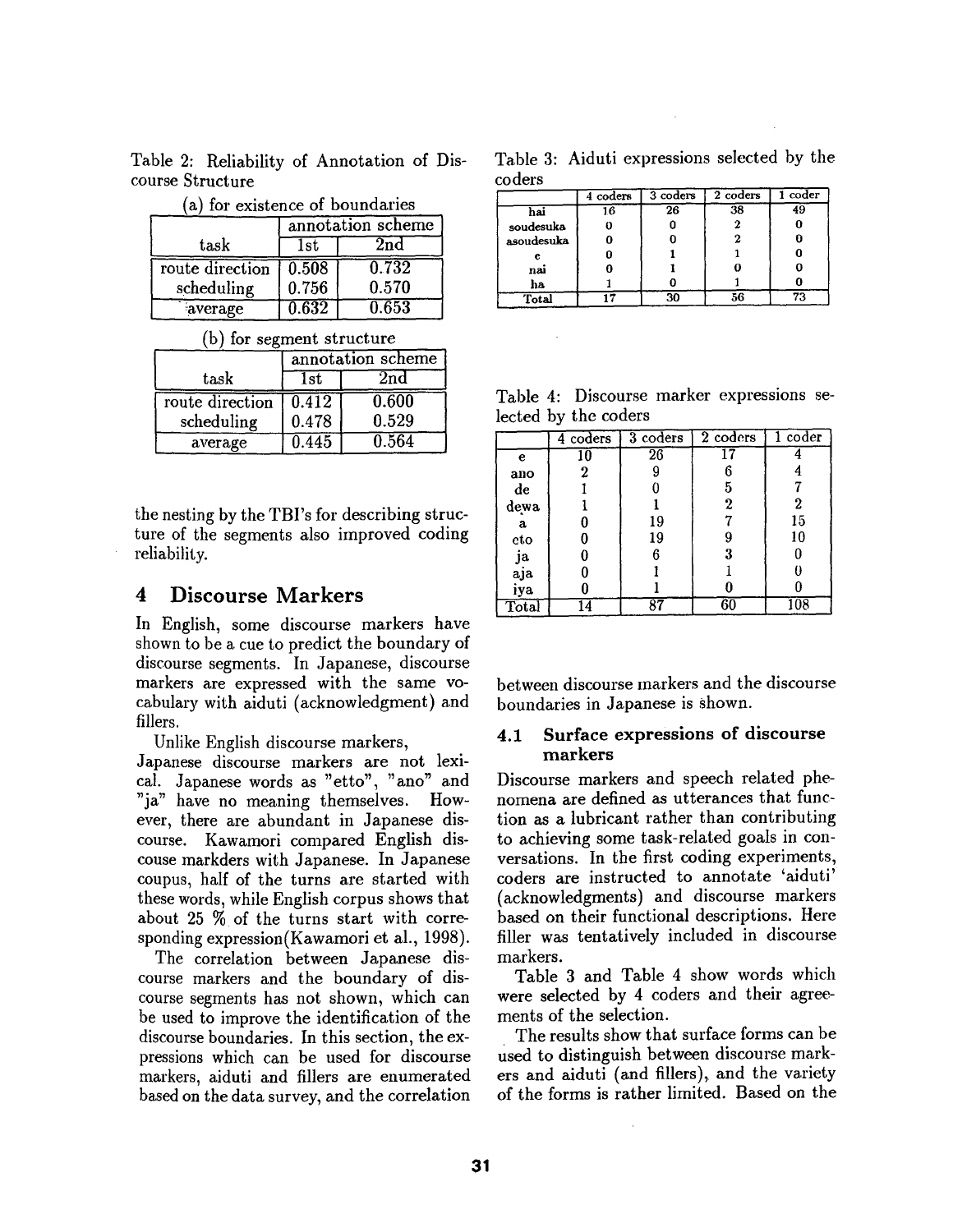analysis of the results, we defined the functions and surface forms of aiduti, discourse markers and fillers as follows.

#### 4.1.1 **Aiduti**

• Definition:

Items which signify hearing of the other's speaking or prompting the next utterance (their function is not a definite answer rather a lubricant for conversations).

• Surface forms:

"hai (yes, yeah, right)", "eto (well, aah, um)", "e (mmm, yeah)"

English corresponding expressions are shown in bracket for reference.

The above three expressions covered most of the cases for aiduti in the test-tagging experiment (for example, "hai" covered 81% of all aiduti expressions), although we found out that there are a few expression different from the above. Candidate words sometimes have other functions than aiduti.

If "hai" functions as a definite answer, coders are instructed not to annotate it as aiduti.

# **4.1.2 Discourse markers**

• Definition:

Items which mainly contribute to clarifying discourse structure but not to problem solving

• Surface forms:

"ja (ok)", "dewa (then, ok)", "soredewa (then, ok)", "soushitara (then, in that case)", "deshitara (then, in that case)", "souieba (I've just remembered, aah", "de (you see, so)", "sorede (and so)", "sousuruto (and so, in that case)", "soushimasuto (so you mean, in that case)", "tsumari (I mean, that means that)", "yousuruni (so you mean,)", "mazu (first, firstly)", "saishoni (first, firstly)", "kondo (then, next)", "tsugini (then, next)", "saigoni (last, lastly)",  $\text{``maa (well)}"$ 

The phrases such as "hanashi wa kawarimasuga (by the way)" and "tsugi ni ikimasu

Table 5: Correlation between discourse markers and discourse boundaries

|                 | Before      | After    | Else      | $\operatorname{Total}$ |
|-----------------|-------------|----------|-----------|------------------------|
| No Segment      | 50          | 121      | 633       | 804                    |
|                 | (36, %)     | (88 %)   | (73 %)    | (70 %)                 |
| Segment level 1 | 56          |          | 140       | 203                    |
|                 | $(41 \%)$   | $(5 \%)$ | $(16 \%)$ | (18 %)                 |
| Segment level 2 | 32          | 10       | 94        | 136                    |
|                 | $(23,  \%)$ | %)       |           | 12 %)                  |

(go ahead)" are also included in discourse markers, which are not identified by surface forms, but by their functions.

#### **4.1.3 Filler**

• Definition:

Items that fill up the gap between utterances and indicate the speaker's state "like under consideration, hesitation and continuation.

• Candidate words: "eto (well, aah, um)", "e (mmm,  $y$ eah)", "ano (well, aah, um)", "a (oh)", "n  $(mmm)$ ", "to  $(well)$ "

To limit candidate words, we suppose differences between corders decrease. We can annotate these words almost automatically.

#### **4.2 Correlation between discourse markers and discourse boundaries**

We examined the correlation between the discourse markers and the discourse boundary defined in section 3. In this experiment, 5 subjects were instructed to annotate the discourse boundaries, and 46 discourse markers were automatically selected by their surface forms in 5 dialogue data.

Table 5 shows that 64 % (41% for segment level 1 and 23 % for segment level 2) of discourse markers are located directly after the discourse boundaries. The chance level is 30 %, and therefore, surface forms of discourse markers were found to be effective cue for recognizing discourse boundaries.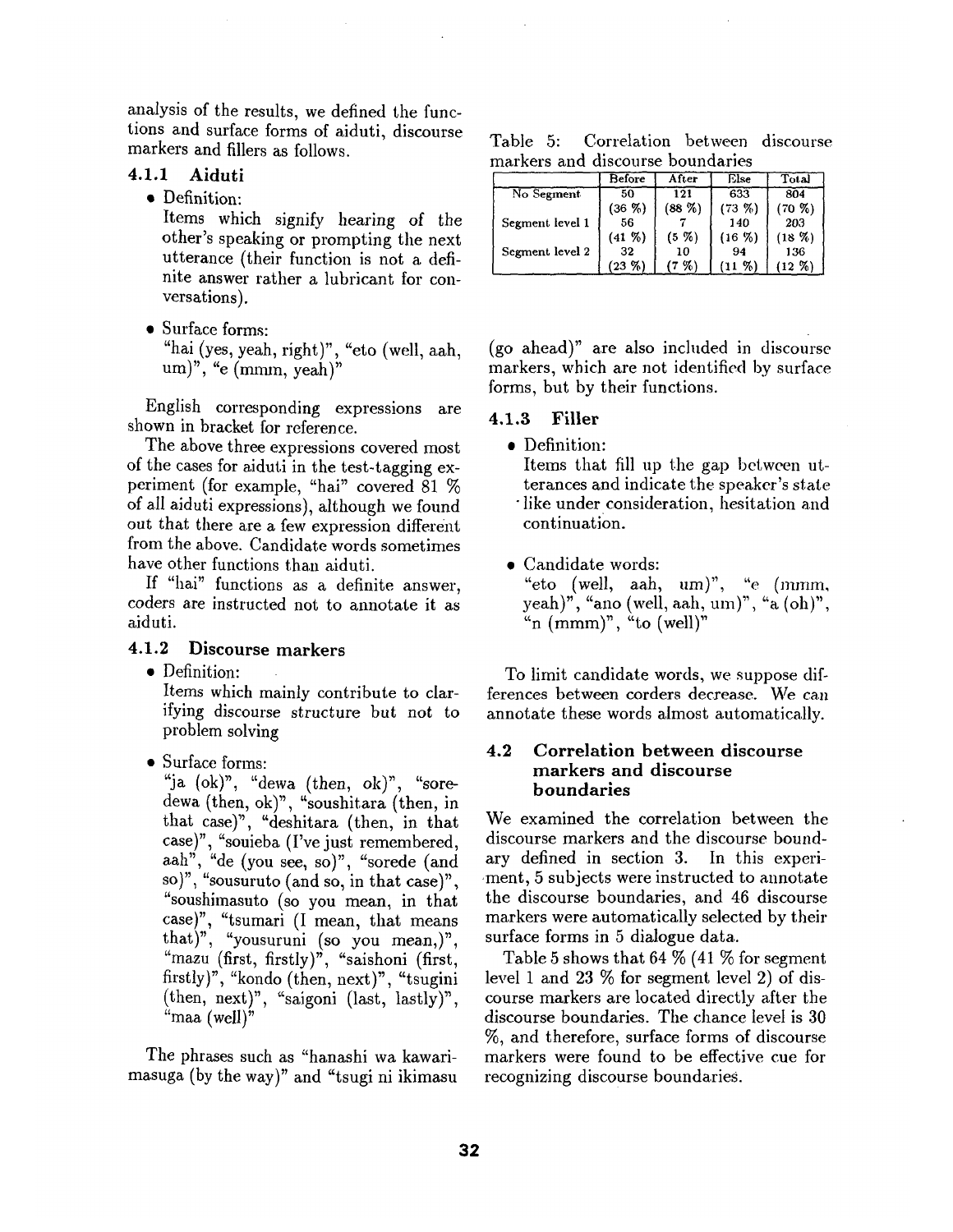## **5 ~ Conclusion**

This paper summarized our efforts on standardizing discourse annotation schemes for Japanese and evaluated the reliability of the schemes. To improve the base reliability of the schemes, (1) interactional units are useful for constraining tag candidates and linking the utterance to the discourse structure level, and (2) discourse markers identified by their surface form can be used as a cue for indicating discourse boundaries.

The reliability issues involve various factors. For example, in the projects which attain high agreement rate of tagging such as the MapTask and Switchboard, they used syntactic cues in the coding manuals. This apparently contribute to the high agreement rate of tagging, although there leave some possibilities for confusing syntactic information with the meaning of the tags. In addition, in the MapTask, they include domain specific knowledge in the tags. The Switchboard project took the approach that the coders are allowed to tag utterances freely and then create the abstract classification relating to DAMSL coding schemes based on the first tagging experiment. Interestingly, the coders in the above two projects are all students, not researchers as in DRI and our project. The student coders are well-trained, while researchers of DRI and our project sometime have some biases to the coding schemes and often take little time for tagging experiments. The MapTask used the decision tree approach and was successful for attaining the high agreement rate. Since then, the decision tree approach has been believed to be a key to the high agreement rate. DRI and our project also adopted this approach, but the resultant agreement rate is not so high, comparing to the Map-Task project. Considering various factoring involving the reliability, we should realise the decision tree approach cannot be a only key to the successful coding schemes. In this respect, our experiments are interesting. That is, we showed there is some room for improving coding schemes by introducing different dimensions to the original coding schemes.

This kind of continuous efforts to improving coding schemes should not be looked over.

The computer tagging tools are necessary at least for creating consistent underlying representation of the tagging results. Moreover, for multi-level tagging, as in MATE and our project, the tools should provide easy access to different level. In both respects, the MATE tagging tool currently developed will be a very valuable resource for discourse (tagging) research community. However, if we want to create a large discursive annotated corpora, we must consider to build semi-automatically tagging tools used in morphological and syntactic tagging, which should include some kind of machine learning techniques.

### **References**

- J. Allen and M. Core. 1996. Draft of damsl: Dialog act markup in several layers. (ftp://ftp.cs.rochester.edu/pub/packages/ dialog-annotation/manual.ps.gz).
- J. Carletta, N. Dahlback, N. Reithinger, and M. A. Walker. 1997a. Standards for dialogue coding in natural language processing. Dagstuhl-Seminar-Report: 167 (ftp://ftp.cs.uni-sb.de/pub/dagstuhl/ reporte/97/9706.ps.gz).
- J. Carletta, A. Isard, S. Isard, J.C. Kowkto, G. Doherty-Sneddon, and A.H. Anderson. 1997b. The reliability of a dialogue structure coding scheme. *Computational Linguistics,* 23:13-31.
- M. Coulthhard, editor. 1992. *Advances in Spoken Discourse Analysis.* Routledge.
- B. J. Grosz and C. L. Sidner. 1986. Attention, intention and the structure of discourse. *Computational Linguistics,*  12:175-204.
- M. Kawamori, T. Kawabata, and A. Shimazu. 1998. Discourse markers in spontaneous dialogue: A corpus based study of japanese and english. In *Proc. of A CL98 Workshop on Discourse Relations and Discourse Markers,* pages 93-99.
- M. Meteer and A. Taylor. 1995. Dysfluency annotation stylebook for the switchboard corpus. Linguistic Data Consortium